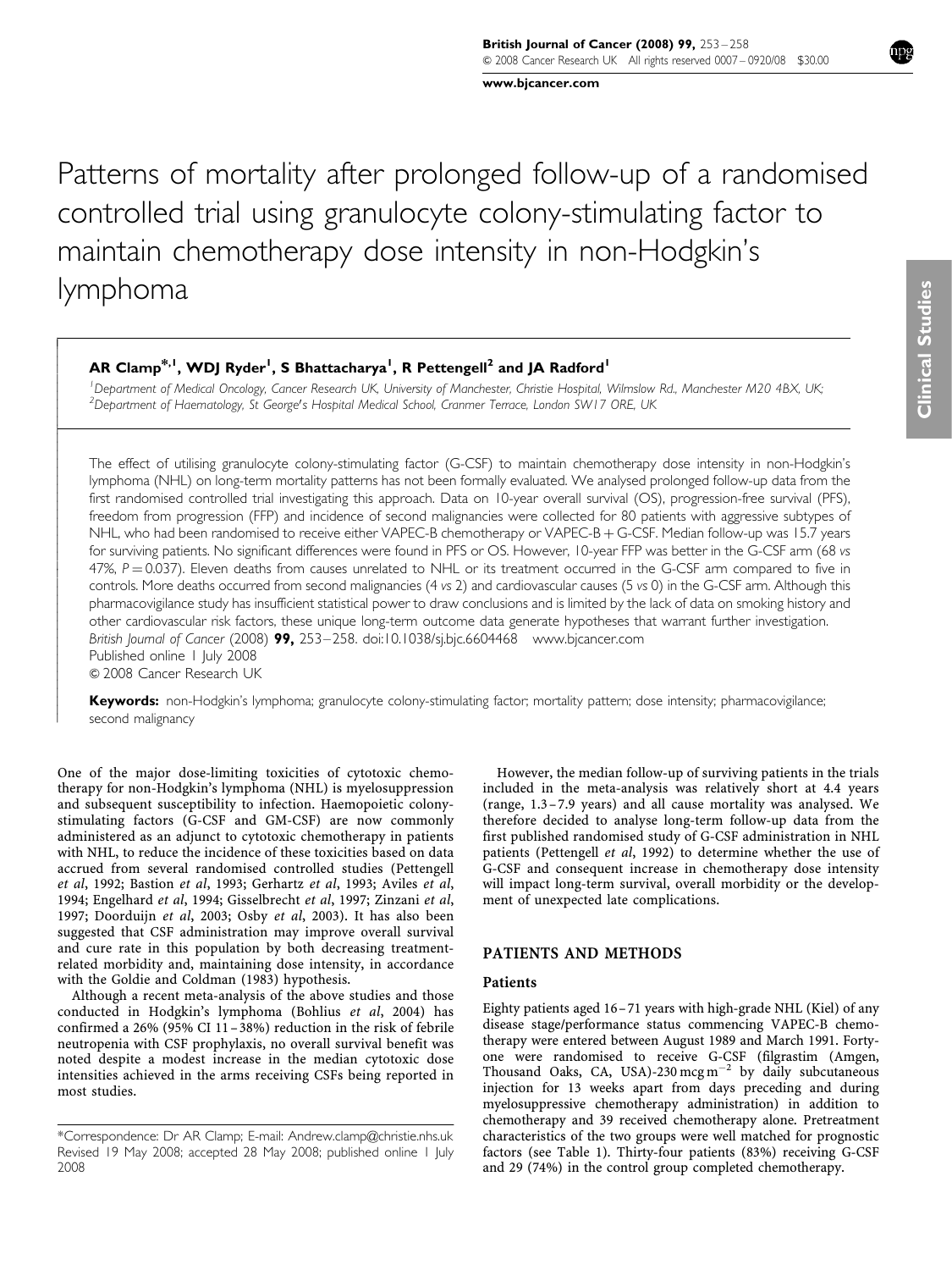and dose intensity of

<span id="page-1-0"></span>

|  |                    | <b>Table I</b> Patient characteristics at trial entry |  |  |
|--|--------------------|-------------------------------------------------------|--|--|
|  | treatment received |                                                       |  |  |

|                                                                                       | G-CSF $(n=41)$               | Control $(n=39)$                |
|---------------------------------------------------------------------------------------|------------------------------|---------------------------------|
| Age (years)<br>Median (range)                                                         | $51(16-67)$                  | 53 $(22-71)$                    |
| Gender<br>Male<br>Female                                                              | 27<br> 4                     | 26<br>$\overline{13}$           |
| <b>ECOG PS</b><br>$\mathbf 0$<br>$\overline{1}$<br>$\overline{2}$<br>$\overline{3}$   | 6<br>21<br>$\mathbf{L}$<br>3 | $\overline{4}$<br> 9<br> 3<br>3 |
| Disease stage<br>I<br>$\mathbf{  }$<br>$\mathbf{III}$<br>$\mathsf{I}\mathsf{V}$       | 9<br> 2<br>5<br>15           | 8<br> 4<br>3<br> 4              |
| B symptoms                                                                            | 15                           | 17                              |
| Histology (working formulation)<br>High<br>Intermediate<br>Unclassified               | 35<br>5<br>T                 | 33<br>5<br>I                    |
| IPI risk grouping<br>Low<br>Low-intermediate<br>High-intermediate<br>High             | 25<br>5<br>6<br>5            | 26<br>6<br>$\overline{2}$<br>5  |
| Median dose intensity<br>Whole regimen<br>Adriamycin<br>Cyclophosphamide<br>Etoposide | 95%<br>96%<br>96%<br>94%     | 83%<br>85%<br>83%<br>82%        |

ECOG PS = Eastern Cooperative Oncology Group performance status.

Patients randomised to receive G-CSF achieved 12% greater median dose intensity than control patients  $(95 \text{ vs } 83\%)$  - see Table 1 for median dose intensities of adriamycin, cyclophosphamide and etoposide.

Following completion of treatment, clinical details and disease status were regularly updated in the trial database either from out patient clinic annotations or by liaison with the patient's primary care physicians. Causes of death were retrieved from case notes or death certification. The case notes of all patients who had died since the previous publication or who had been designated as a non-lymphoma death in the trial database were reviewed by two authors (AC, JR).

## Statistical methods

The objectives of the study were to evaluate the long-term effects of the use of G-CSF and increased dose-intensity chemotherapy on overall survival and mortality patterns. Definitions of reported end points are as follows [\(Cheson](#page-4-0) et al, 2007).

Overall survival (OS) – time from randomisation to death from any cause.

Freedom from progression (FFP) – time from randomisation to first documentation of disease progression.

Progression-free survival (PFS) – time from randomisation to the first of disease progression or death from any cause.

All analyses were performed on an intention-to-treat basis. [Kaplan and Meier, \(1958\)](#page-5-0) survival curves were drawn for overall survival and progression-free survival and compared between the treatment groups using the log-rank test. The proportions of patients having experienced an event at 10 years were estimated from the survival curves.

To assess the effects of specific causes of death, cumulative incidence curves were constructed in a competing risks framework. The cumulative incidence of death from cause x at time t is the probability of dying from x by time t in an environment where other causes of death are acting. The treatment groups were then compared using Gray's test [\(Gray, 1988\)](#page-5-0).

A further analysis was also performed by fitting a multi-state Cox illness/death model ([Andersen](#page-4-0) et al, 1993) for the three outcomes initial progression, death without progression and death following progression. This formulation of the Cox regression model allowed us to control for the potential effects of age, sex and international prognostic index score [\(International Non-Hodgkin's](#page-5-0) [lymphoma prognostic factors project, 1993](#page-5-0)).

Relative mortality models ([Andersen](#page-4-0) et al, 1993) were estimated for each trial arm separately using England and Wales death rates broken down by sex, age (integer years) and period (annually up until 2005, 2005 figures used for follow-up in 2006) obtained from the [Human Mortality database \(2008](#page-5-0)).

#### RESULTS

Forty-eight of the eighty initial patients had died at the time of this analysis. The median follow up of the 36 surviving patients was 15.7 years (range, 8.4–16.9 years). Of the 48 dead, 24 died in the G-CSF arm and 24 in the control arm. Ten-year overall survival figures were 51 and 46% in the G-CSF and control arms respectively and 10-year PFS 49 and 44%.

The Kaplan– Meier survival curves for OS and FFP are illustrated in [Figure 1A and 1B](#page-2-0) respectively. Although OS and PFS (data not shown) were virtually identical in both arms, FFP was significantly higher in the interventional arm receiving G-CSF and consequently 12% higher dose intensity of chemotherapy (10-year FFP 68 and 47% for G-CSF and control arms respectively) suggesting an imbalance in the causes of death between the two arms. It was therefore decided to examine this in more detail and these results are summarised in [Table 2](#page-2-0).

Eleven of 41 patients in the G-CSF arm had documented progressive disease and 10 of these have subsequently died from NHL. In the control arm, 21 of the 39 patients had disease progression with 19 dying because of this  $(P = 0.02)$ . The cumulative incidence curves for lymphoma-specific death are shown in [Figure 1C](#page-2-0). Paradoxically, 14 patients in the G-CSF arm died from causes other than progressive NHL compared with five in the control arm  $(P = 0.02)$  ([Figure 1D](#page-2-0)).

To assess whether known lymphoma-related prognostic factors may have influenced these findings, we controlled these using a multi-state formulation of Cox regression model analysis [\(Table 3\)](#page-2-0). Age, sex, international prognostic index score and treatment arm were analysed as separate variables. Unfortunately, baseline data on known cardiovascular and second cancer risk factors for example, smoking history, hypertension, serum cholesterol were not routinely collected and so could not be included in this analysis. However, the random allocation of patients to the two treatment arms should allow for the equal distribution of these risk factors between the two arms. This analysis confirmed that patients receiving G-CSF were less likely to experience lymphoma progression (HR 0.40; 95% CI 0.18– 0.87) than controls but were more likely to die prior to lymphoma progression (HR 3.08; 95%  $CI$  1.05 – 8.99).

Of the 14 non-NHL deaths in the G-CSF arm, three patients died from treatment-related infections, two from neutropenic infections during the 11-week treatment schedule and one from autopsyconfirmed invasive aspergillosis 3 months after commencement of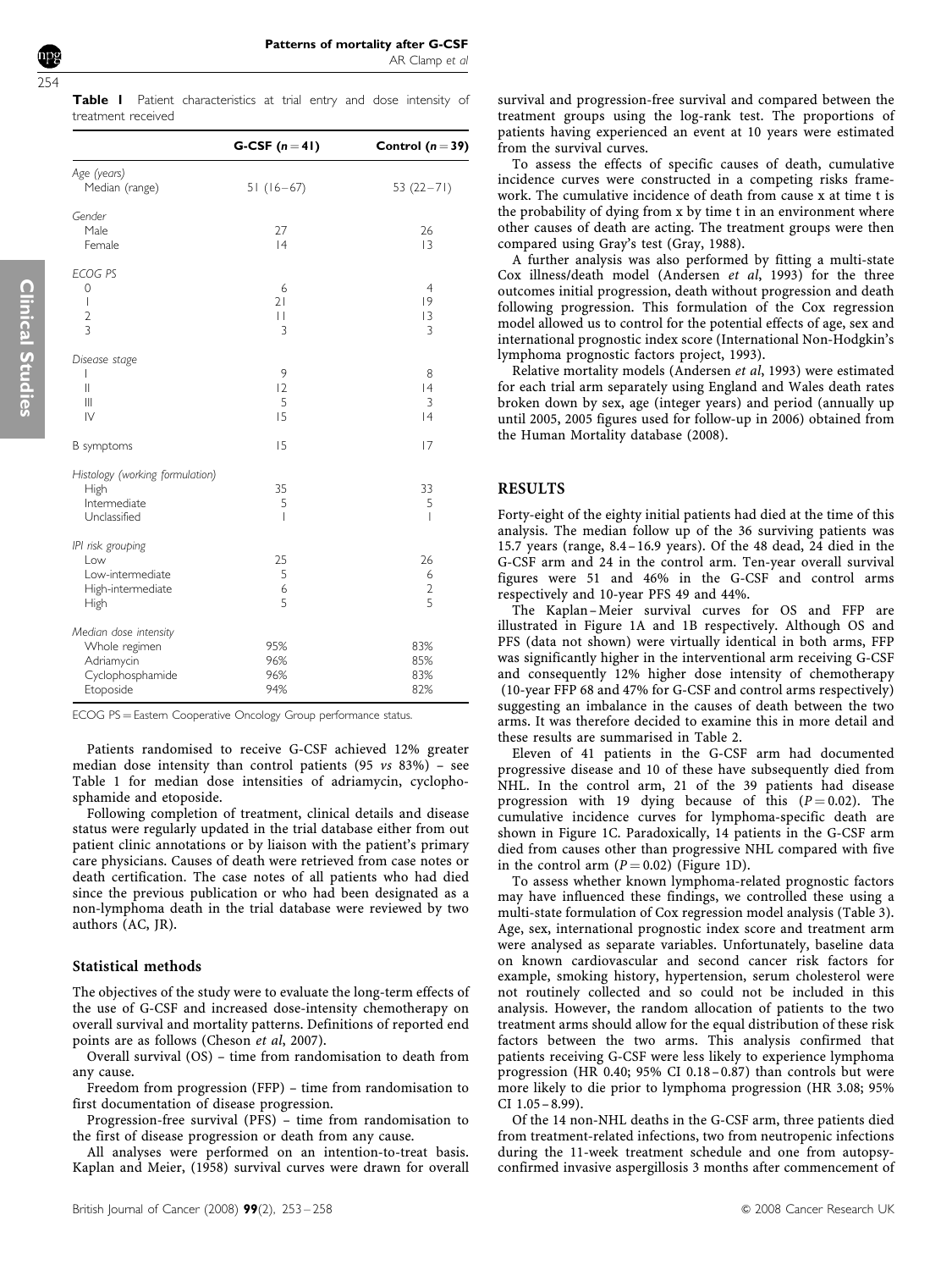

Clinical Studies

**Clinical Studies** 

 $255$ 

<span id="page-2-0"></span>

Figure I Survival end points. Survival curves comparing chemotherapy-alone arm (solid line) and chemotherapy + G-CSF arm (dashed line). Kaplan– Meier plots for (A) overall survival (B) freedom from progression. Cumulative incidence curves for (C) NHL-specific death (D) non-NHL deaths (E) death from causes other than progressive NHL and acute treatment-related infections (F) Deaths from second malignancy.

| Table 2 Patient status at last follow-up |  |
|------------------------------------------|--|
|------------------------------------------|--|

|         | <b>Patients</b><br>treated | Alive and<br>well $(\%)$ | Alive with<br>progressive<br>disease (%) | Dead from<br>NHL $(%)$ | Dead from<br>treatment-related<br>infection $(\%)$ | Dead from<br>second<br>malignancy (%) | Dead from<br>other causes<br>(%) | Cause of death<br>not identified<br>(%) |
|---------|----------------------------|--------------------------|------------------------------------------|------------------------|----------------------------------------------------|---------------------------------------|----------------------------------|-----------------------------------------|
| G-CSF   | 41                         | 7(41)                    |                                          | 10(24)                 | 3 (/                                               | 4(10)                                 | 6(15)                            | (2)                                     |
| Control | 39                         | 13(33)                   | 2(5)                                     | 19 (46)                |                                                    | 2(5)                                  | 2(5)                             | (3)                                     |

Median follow-up for surviving patients is 15.7 years (range, 8.4–16.9).

Table 3 Hazard ratio estimates (95% confidence interval) for three transitions in a multi-state cox illness/death model

|                     | Progression ( $n = 32/80$ )    | Death without progression $(n = 18/80)$ | Death following progression ( $n = 30/32$ ) |
|---------------------|--------------------------------|-----------------------------------------|---------------------------------------------|
| Male vs female      | $1.07$ (0.50, 2.29) $P = 0.86$ | $1.14$ (0.41, 3.16) $P = 0.80$          | $0.99(0.36, 2.71) P = 0.98$                 |
| Age (years)         | $0.99(0.96, 1.02) P = 0.51$    | 1.13 (1.05, 1.21) $P = 0.002$           | $1.02$ (0.98, 1.06) $P = 0.34$              |
| IPI (integer score) | 1.57 (1.23, 2.01) $P = 0.0003$ | $1.19(0.84, 1.69) P = 0.34$             | $1.38$ (0.98, 1.94) $P = 0.06$              |
| G-CSF vs control    | 0.40 (0.18, 0.87) $P = 0.02$   | 3.08 (1.05, 8.99) $P = 0.04$            | $0.69$ (0.25, 1.85) $P = 0.46$              |

IPI = international prognostic index. Significant hazard ratios are shown in bold.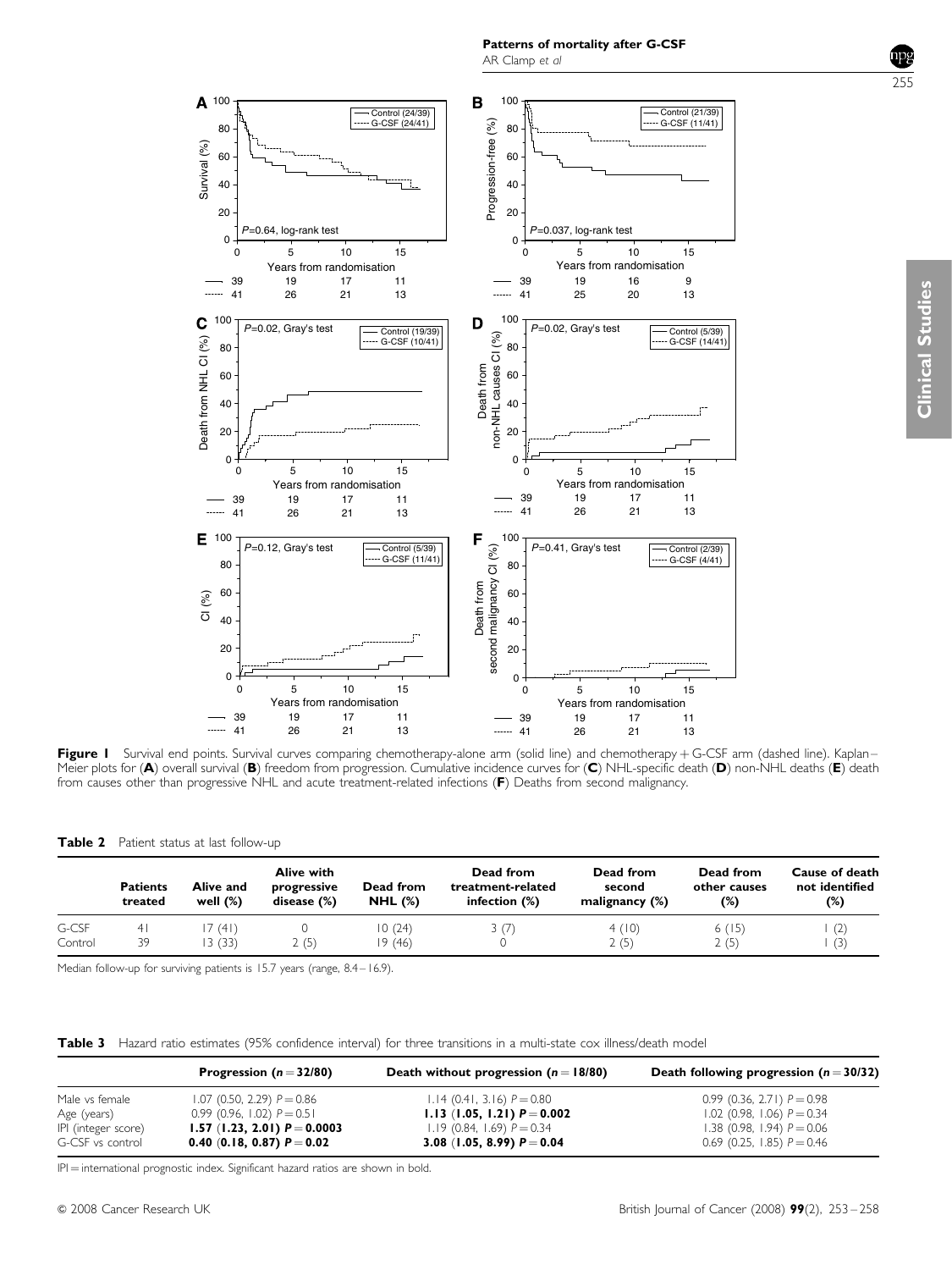chemotherapy. No patient in the control arm died from treatmentrelated infection.

Eleven deaths in the G-CSF arm and five in the control arms were not due to NHL or treatment-related infection  $(P = 0.12)$ (cumulative incidence curves [Figure 1E](#page-2-0)). It was impossible to assign a cause in two patients (one in each arm). Four patients who received G-CSF died from second malignancies compared to two in the control arm [\(Figure 1F](#page-2-0)). In total, second cancers were documented in seven patients, five in the G-CSF arm and two in the control arm. There were two cases of lung cancer (diagnosed 42 and 105 months after commencement of chemotherapy) and one each of acute myeloid leukaemia (28 months), breast cancer (76 months) and disseminated cancer (131 months- no histological diagnosis possible) in the G-CSF arm. In the control arm, two cases of lung cancer (54 and 159 months) were diagnosed. One case of localised cutaneous squamous cell carcinoma was also documented in the control arm.

Table 4 Causes of non-lymphoma deaths

| <b>G-CSF</b>              |                     | Control             |                     |
|---------------------------|---------------------|---------------------|---------------------|
| Cause                     | <b>TTD</b><br>(mos) | Cause               | <b>TTD</b><br>(mos) |
| Second cancer             |                     |                     |                     |
| AMI                       | 28                  | <b>NSCLC</b>        | 154                 |
| <b>NSCLC</b>              | 48                  | <b>NSCLC</b>        | 165                 |
| <b>NSCLC</b>              | 104                 |                     |                     |
| Metastatic carcinoma      | 3                   |                     |                     |
| Cardiovascular disease    |                     |                     |                     |
| MI                        | $\mathcal{P}$       |                     |                     |
| M <sub>l</sub>            | 3.5                 |                     |                     |
| Cardiac failure           | 115                 |                     |                     |
| MI                        | 134                 |                     |                     |
| <b>IHD</b>                | 192                 |                     |                     |
| Other                     |                     |                     |                     |
| Intracerebral haemorrhage | 3                   | Not known           | 6.5                 |
| Not known                 | 92                  | <b>PCP</b>          | 4                   |
|                           |                     | Cirrhosis secondary | 182                 |
|                           |                     | to Hepatitis C      |                     |

 $AML =$  acute myeloid leukaemia;  $IHD =$  ischaemic heart disease;  $M =$  myocardial  $infarction$ ;  $NSCLC = Non-small$  cell lung cancer;  $PCP = p$ neumocystis carinii pneumonia. Deaths from treatment-related infections are not included.



Figure 2 Relative mortality models. Relative mortality functions were estimated for each trial arm separately. While relative mortality rates in the chemotherapy alone arm return close to the underlying population with continued follow-up (slope gradient close to 1), rates appear to remain somewhat higher in the G-CSF treated arm.

Of the six other deaths in the G-CSF arm, five died from cardiovascular disease (three myocardial infarctions, one congestive cardiac failure and one ischaemic heart disease) and one from an intracerebral haemorrhage. In the control arm, one patient died from Pneumocystis carinii pneumonia 14 months after chemotherapy with no evidence of recurrent NHL and one from cirrhosis secondary to chronic hepatitis C infection. The causes of non-lymphoma deaths are summarised in Table 4.

One possible explanation for these findings is that because patients who were exposed to G-CSF appeared less likely to experience progression of lymphoma, they were exposed to other competing causes of death for longer than patients who did not receive G-CSF but with the proportional rate of non-lymphomarelated mortality being the same in both groups. To assess this possibility, we constructed relative mortality models for each trial arm separately using England and Wales death rates broken down by sex, age (integer years) and period (annually up until 2005, 2005 figures used for follow-up in 2006) obtained from the Human Mortality Database (Figure 2). This analysis tentatively indicates that after the period of early excess relative mortality associated primarily with lymphoma-related events, the relative mortality rate in the surviving subjects appears somewhat higher in the G-CSF treated subjects than in those who received chemotherapy alone.

## DISCUSSION

There have been numerous randomised studies on the use of G-CSF during induction chemotherapy for high-grade NHLs ([Pettengell](#page-5-0) et al, 1992; [Bastion](#page-4-0) et al, 1993; [Gerhartz](#page-4-0) et al, 1993; Aviles et al[, 1994; Engelhard](#page-4-0) et al, 1994; [Gisselbrecht](#page-5-0) et al, 1997; [Zinzani](#page-5-0) et al, 1997; [Doorduijn](#page-4-0) et al, 2003; Osby et al[, 2003\)](#page-5-0). While a recent meta-analysis ([Bohlius](#page-4-0) et al, 2004) of these indicates a clinical benefit in terms of reducing the risk of febrile neutropenia, no clear improvement was demonstrable in terms of tumour response or survival parameters. However, follow-up was short (median 4.4 years) and cause-specific survival was not analysed.

In this report, we detail long-term pharmacovigilance follow up of the first randomised study of G-CSF during induction chemotherapy for high-grade NHL [\(Pettengell](#page-5-0) et al, 1992). No such extended follow-up has previously been presented. While progression-free and overall survival figures were similar in the cohort of patients receiving G-CSF and those in the control arm ([Table 1](#page-1-0)), a difference was noted in the percentage of patients free from lymphoma progression at 10 years (68% G-CSF intervention arm vs 47% control arm). This prompted us to further investigate the mortality patterns of the two study groups, which were wellbalanced at original randomisation for age, sex and performance status [\(Table 1\)](#page-1-0). Nineteen patients in the control group died from progressive NHL compared with 10 in the G-CSF group ( $P = 0.02$ ) while five died from other causes in the control group compared with 14 in the G-CSF group ( $P = 0.02$ ). Despite the small size and retrospective nature of our analysis, this observation could support the hypothesis that the use of G-CSF to facilitate chemotherapy administration allows greater lymphoma-specific survival at the expense of death from other causes. However, our analysis is limited by the lack of baseline information on major risk factors for both second malignancies and cardiovascular disease including smoking and family histories, hypertension, diabetes and cholesterol levels. The random allocation of patients to treatment arm will have limited uneven distribution of these variables between the two treatment arms but we cannot exclude biased distribution as an explanation of our findings.

An excess of deaths from acute treatment-related infective complications were noted in the intervention arm of our study. The reasons for this are unclear. Identical cytotoxic dose modification criteria were applied in both groups and G-CSF administration reduced the risk of febrile neutropenia. No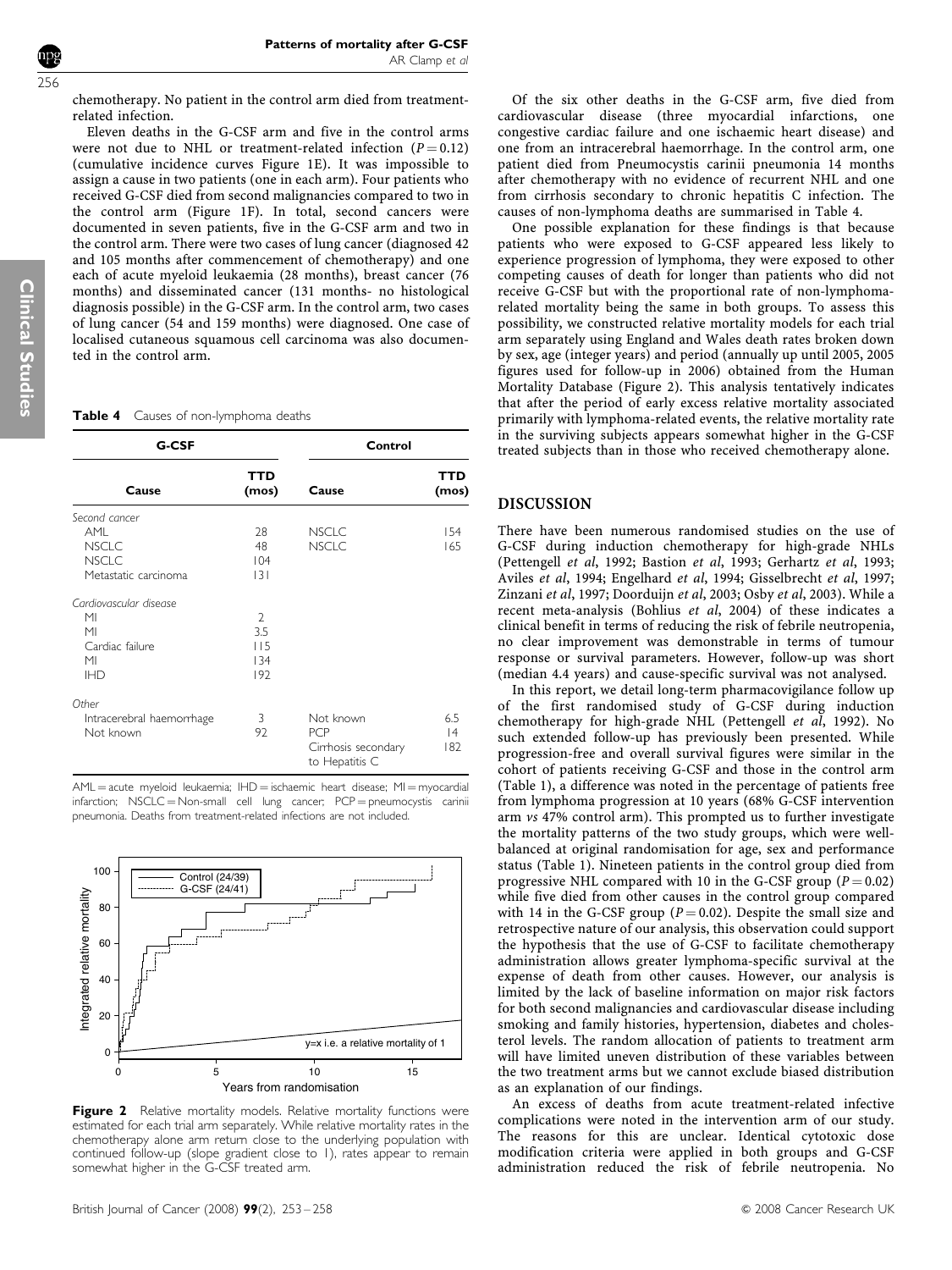<span id="page-4-0"></span>increased on-chemotherapy mortality was seen associated with G-CSF administration in the Bohlius meta-analysis (relative risk– 0.93 95% CI 0.60–1.43) (Bohlius et al, 2004).

Eleven patients died from other causes in the G-CSF arm compared with five in the control arm  $(P = 0.12)$ . The occurrence of deaths from second malignancy and cardiovascular disease which account for the majority of these (9; G-CSF vs 2; control) are of particular interest as it is now apparent from large epidemiologic analyses of NHL databases that long-term NHL survivors are at increased risk from these treatment-related complications.

#### Second malignancy

An increased incidence of second malignancy has been reported in most but not all retrospective cohort studies (Travis et al[, 1993;](#page-5-0) André et al, 2004; Moser et al[, 2006a](#page-5-0); [Mudie](#page-5-0) et al, 2006). Although André et al (2004) failed to demonstrate an overall increased risk of second cancer after a median follow-up of 74 months in 2837 patients with NHL treated with adriamycin-cyclophosphamidevindesine–bleomycin –prednisolone, they noted an excess of myeloid malignancies and an increased risk of lung cancer in males. Other studies have demonstrated a 20–30% overall increased incidence of malignancy primarily due to increased rates of leukaemia, lung and possibly colorectal cancers ([Travis](#page-5-0) et al[, 1993](#page-5-0); Moser et al[, 2006a;](#page-5-0) Mudie et al[, 2006\)](#page-5-0). It is also apparent that this elevated risk persists for at least 15 years after NHL treatment and is inversely related to age at diagnosis.

There are several studies that suggest that the use of G-CSF may increase the risk of secondary myeloid malignancies during followup [\(Relling](#page-5-0) et al, 2003; [Hershman](#page-5-0) et al, 2007) however, evidence from NHL studies are lacking. G-CSF to facilitate dose dense chemotherapy (two vs three weekly CHOP) in the first-line therapy of aggressive NHL [\(Pfreundschuh](#page-5-0) et al, 2004a, b) improved 5-year event-free and overall survivals without any significant increase in the incidence of second cancers in the dose dense treatment arms after 58 months median follow-up. The total dose of chemotherapy delivered was identical in both arms and it is possible that followup in these studies is not yet long enough to detect any differences.

Although increased dose intensity may be postulated as one contributory factor to an increase in the incidence of second malignancies in patients exposed to G-CSF in this study, experimental studies have implicated a mechanistic role for CSFs in the potentiation of neoplastic progression. CSFs have been



implicated as direct promoters of both tumour cell growth and migration [\(Mueller](#page-5-0) et al, 1999; [Obermuller](#page-5-0) et al, 2004) and have also been shown to have paracrine as well as autocrine tumour promoting properties as they modulate the tumour stroma and enhance angiogenesis in a squamous skin carcinoma model [\(Obermuller](#page-5-0) et al, 2004).

#### Cardiovascular disease

Although the long-term risk of cardiovascular disease in patients treated for aggressive NHL has not been extensively investigated, an increased incidence of chronic heart failure (SIR 5.4, 95% CIs 4.1–6.9) has been reported in one retrospective cohort study of 592 patients (Moser et al[, 2006b\)](#page-5-0). Although no overall increase in myocardial infarction was noted, the risk was elevated in patients with at least 5 years follow-up. This is consistent with data from the Collaborative British Cohort Study in Hodgkin's disease [\(Swerdlow](#page-5-0) et al, 2007), which noted increased risks of myocardial infarction associated with anthracycline and vincristine-containing chemotherapy regimens that were significant even in the absence of supradiaphragmatic radiotherapy.

How G-CSF could affect the long-term incidence of cardiovascular disease is less clear. Although patients receiving G-CSF achieved a 12% increased adriamycin dose intensity, total dose  $(200 \text{ mg m}^{-2})$  was still well below the conventional ceiling dose for clinically apparent cardiotoxicity of  $400 - 450$  mg m<sup>-2</sup>. It is also intriguing to note that G-CSF appears to protect from anthracycline cardiomyopathy in animal models (Hou et al[, 2006\)](#page-5-0) and has been proposed as a possible preventive agent in the clinic [\(Takemura and Fujiwara, 2007](#page-5-0)).

To conclude, this unique long-term follow-up data of the first randomised study investigating the use of G-CSF in the first-line chemotherapeutic treatment of high-grade NHL suggests that although overall survival is not altered by this intervention, the pattern of mortality may be changed. Although potential long-term increased risk of second malignancy and cardiovascular disease in patients receiving G-CSF is intriguing and may have significant implications, the small size of the original study cohorts, lack of information on other known risk factors and the post hoc nature of this analysis limits the conclusions that can be drawn. However, this analysis emphasises the need for long-term and detailed follow-up of patients enrolled into such studies and the sharing of these data for the purposes of meta-analysis.

### REFERENCES

- Andersen PK, Borgan O, Gill RD, Keiding N (1993) Statistical Models Based On Counting Processes. Springer: Verlag, New York
- André M, Mounier N, Leleu X, Sonet A, Brice P, Henry-Amar M, Tilly H, Coiffier B, Bosly A, Morel P, Haioun C, Gaulard P, Reyes F, Gisselbrecht C (2004) Second cancers and late toxicities after treatment of aggressive non-Hodgkin's lymphoma with the ACBVP regimen: a GELA cohort of 2837 patients. Blood 103: 1222 – 1228
- Aviles A, Diaz-Maqueo J, Talavera A, Nambo M, Garcia E (1994) Effect of granulocyte colony-stimulating factor in patients with diffuse large cell lymphoma treated with intensive chemotherapy. Leuk Lymphoma 15: 153 – 157
- Bastion Y, Bosly A, Gisselbrecht C, Reyes F, Tilly H, Herbrecht R (1993) A randomized double-blind phase III study of filgrastim (recombinant human G-CSF) vs placebo during intensive induction chemotherapy in 55 to 59 year old patients with poor prognosis aggressive non-Hodgkin's lymphoma. Blood 82(Suppl 1): 143a
- Bohlius J, Reiser M, Schwarzer G, Engert A (2004) Granulopoeisis stimulating factors to prevent adverse effects in the treatment of malignant lymphoma (review). The Cochrane database of systematic reviews, Issue 3 Art No.CD003189.pub03
- Cheson BD, Pfistner B, Juweid ME, GAscoyne RD, Specht L, Horning SJ, Coiffier B, Fisher PL, Hagenbeek A, Zucca E, Rosen ST, Stroobants S,

Lister TA, Hopper RT, Dreyling M, Tobinai K, Vose JM, Connor JM, Federico M, Diehl V (2007) Revised response criteria for malignant lymphoma. J Clin Oncol 25: 579 – 596

- Doorduijn J, van der Holt B, van Imhoff G, van der Hem K, Kramer M, van Oers M, Ossenkoppele G, Schaafsma M, Verdonck L, Verhoef G, Steijaert M, Buijt I, Uyl-de Groot C, van Agthoven M, Mulder A, Sonneveld P (2003) CHOP compared with CHOP plus granulocyte colony-stimulating factor in elderly patients with aggressive non-Hodgkin's lymphoma. J Clin Oncol 21: 3041 – 3050
- Engelhard M, Gerhatz H, Brittinger G, Engert A, Fuchs R, Geisler B, Gerhatz D, Haunauske A, Hartlapp H, Huhn D (1994) Cytokine efficiency in the treatment of high grade malignant non-Hodgkin's lymphomas: results of a randomized double-blind placebo-controlled study with intensified COP-BLAM +/- rhGM-CSF. Ann Oncol 5(Suppl 2): 123-125
- Gerhartz H, Engelhard M, Meusers P, Brittinger G, Wilmanns W, Schlimok G, Mueller P, Huhn D, Musch R, Siegert W, Gerhartz D, Hartlapp J, Thiel E, Huber C, Peschl C, Spann W, Emmerich B, Schadek C, Westerhausen M, Pees H-W, Radtke H, Engert A, Terhadt E, Schick H, Binder T, Fuchs R, Hasford J, Brandmaier R, Stern A, Jones T, Ehrlich H, Stein H, Parwaresch M, Tiemann M, Lennert K (1993) Randomized double-blind placebo-controlled, Phase III study of recombinant human granulocytemacrophage colony-stimulating factor as adjunct to induction treatment